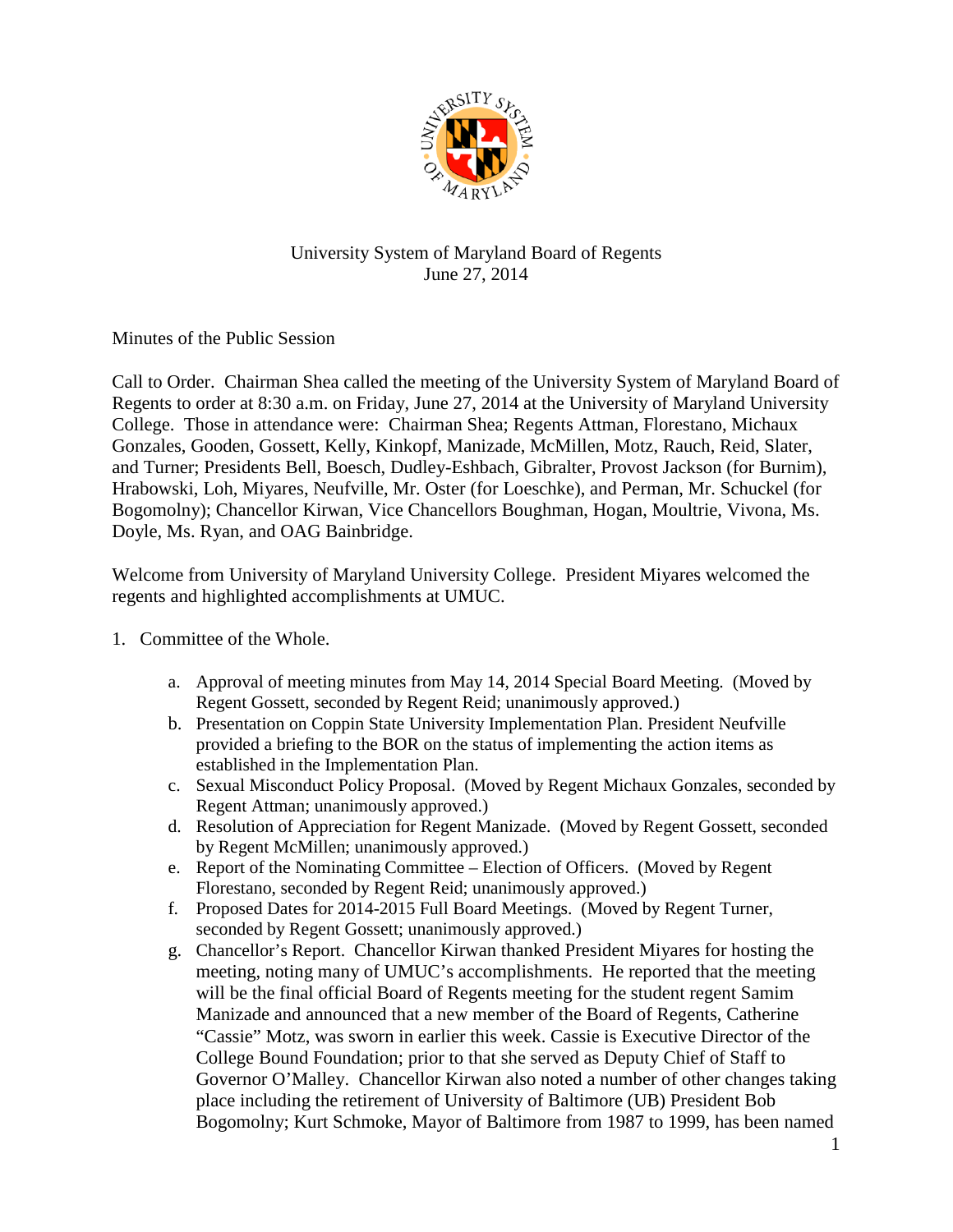the new president of UB and will be assuming that post this summer. He also reported that he plans to step down as Chancellor in the coming year once a new Chancellor is selected. He said that his 12 years as Chancellor have been the capstone of his career in higher education and thanked the regents for their support and their service to USM.

Chancellor Kirwan briefed the regents on the operating and capital budgets for the coming year and recognized the continuing strong support USM receives from Governor Martin O'Malley and the General Assembly. He also discussed legislation that was passed including two bills that will be beneficial to USM—the Regional Institution Strategic Enterprise Zone Program which will support partnerships between USM institutions and government entities in designated "RISE Zones" and the Maryland E-Nnovation Initiative and E-Nnovation Fund which will provide matching funds to universities in support of professorships, endowed chairs, and other actions to advance cybersecurity, nanotechnology, and other cutting-edge STEM disciplines.

Chancellor Kirwan expressed his gratitude to Governor Martin O'Malley for the incredible support provided to USM throughout his eight years as governor, which allowed the USM and the State of Maryland to align their goals and priorities.

Chancellor Kirwan stated that this is his  $12<sup>th</sup>$  annual report to the Board. The report looks back over the accomplishments of the past year, and also highlights how USM is positioned for future success as the system moves forward with its strategic plan, *Powering Maryland Forward*. He noted that the report includes highlights of every USM institution. The report addresses the 5 key themes in the USM strategic plan:

- Increasing Maryland's College Completion Rate
- Advancing Maryland's Competitiveness in the Innovation Economy
- Transforming the Academic Model
- Continuing Exemplary Stewardship Practices
- Advancing Institutional Quality

Chancellor Kirwan concluded his report by highlighting some of the key accomplishments of the System's leadership and identifying some of the challenges USM will face in the future.

- 2. Report of Councils.
	- a. Council of University System Staff. Mr. Crockett briefed the BOR on the activities of the Council, which included identifying the nominees for Regent awards, reviewing the CUSF study and report on shared governance and reviewing several BOR policies and guidelines and providing input on appropriate revisions.
	- b. Council of University System Faculty. Dr. Zimmerman presented the report of the Council. Activities included reports on the status of shared governance, election of officers, and the review of a number of BOR policies and guidelines and providing input on appropriate revisions.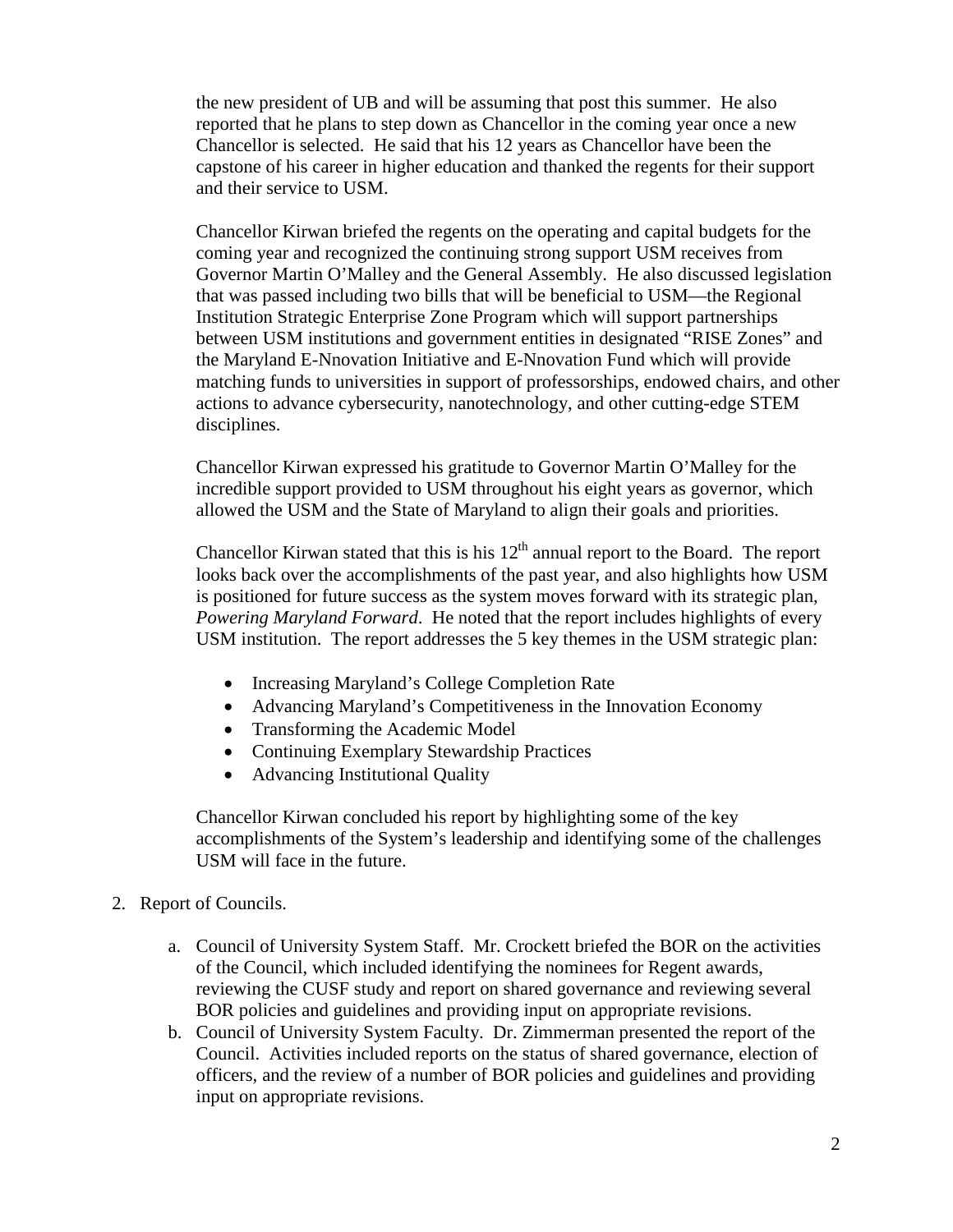- c. Council of University System Presidents. President Dudley-Eshbach reported on the April 7, May 5 and June meetings of the System presidents. The topics addressed at these meetings included: FY 2015 tuition and fees, changes to the USM tuition remission policy, compensation guidelines for FY 2015, participation in a quasiendowment program, the operating and capital budgets, and the coalition case.
- d. University System of Maryland Student Council. Mr. Fox presented the report of the Council and introduced Zachary McGee as the incoming president for the Council.
- 3. Committee on Finance. Regent Frank Kelly provided the report of the committee.
	- a. Approval of meeting minutes from June 19, 2014 Public Session. (Moved by Regent Attman, seconded by Regent Gossett; unanimously approved.)
	- b. FY 2016 Capital Budget Request; and FY 2016-2020 Capital Improvement program. (Moved by Regent Kelly, seconded by Regent Gossett; unanimously approved.)
	- c. FY 2015 System Funded Construction Program Request. (Moved by Regent Kelly, seconded by Regent Michaux Gonzales; unanimously approved.)
	- d. University System of Maryland: Thirty-Sixth Bond Resolution—Auxiliary Facility and Tuition Revenue Bonds. (Moved by Regent Kelly, seconded by Regent Gooden; unanimously approved.)
	- e. Revision to Board Policy VIII-1.10—Policy for Capitalization and Inventory Control. (Moved by Regent Kelly, seconded by Regent Slater; unanimously approved.)
	- f. Proposed Technical Amendments to Board Policy VII-7.00—Policy on Annual Leave for Regular Nonexempt and Exempt Staff Employees. (Moved by Regent Kelly, seconded by Regent Slater; unanimously approved.)
	- g. University of Maryland, Baltimore: Renewal of Heat Energy Services Contract. (Moved by Regent Kelly, seconded by Regent Gossett; Chairman Shea abstained; motion approved.)
	- h. Proposed FY 2015 Contract Between the University of Maryland, Baltimore and the University of Maryland Medical System Corporation. (Moved by Regent Kelly, seconded by Regent Gossett; unanimously approved.)
	- i. University of Maryland, College Park: Acquisition of the University of Maryland University College University Centre Property. (Moved by Regent Kelly, seconded by Regent Attman; unanimously approved.)
	- j. University of Maryland, College Park: Renewal of the University Book Center Management and Operation Contract. (Moved by Regent Kelly, seconded by Regent Attman; unanimously approved.)
	- k. University of Maryland, College Park: Briefing on the Hotel and Conference Center Project and Approval of Easements. (Moved by Regent Kelly, seconded by Regent Attman; Chairman Shea abstained; motion approved.)
- 4. Committee on Education Policy & Student Life. Regent Michaux Gonzales provided the report of the committee.
	- a. Approval of meeting minutes from April 30, 2014 and May 21, 2014 Special Committee Meetings and the minutes from the June 3, 2014 Public and Closed Sessions. (Moved by Regent Michaux Gonzales, seconded by Regent Reid; unanimously approved.)
	- b. Academic Program Proposals: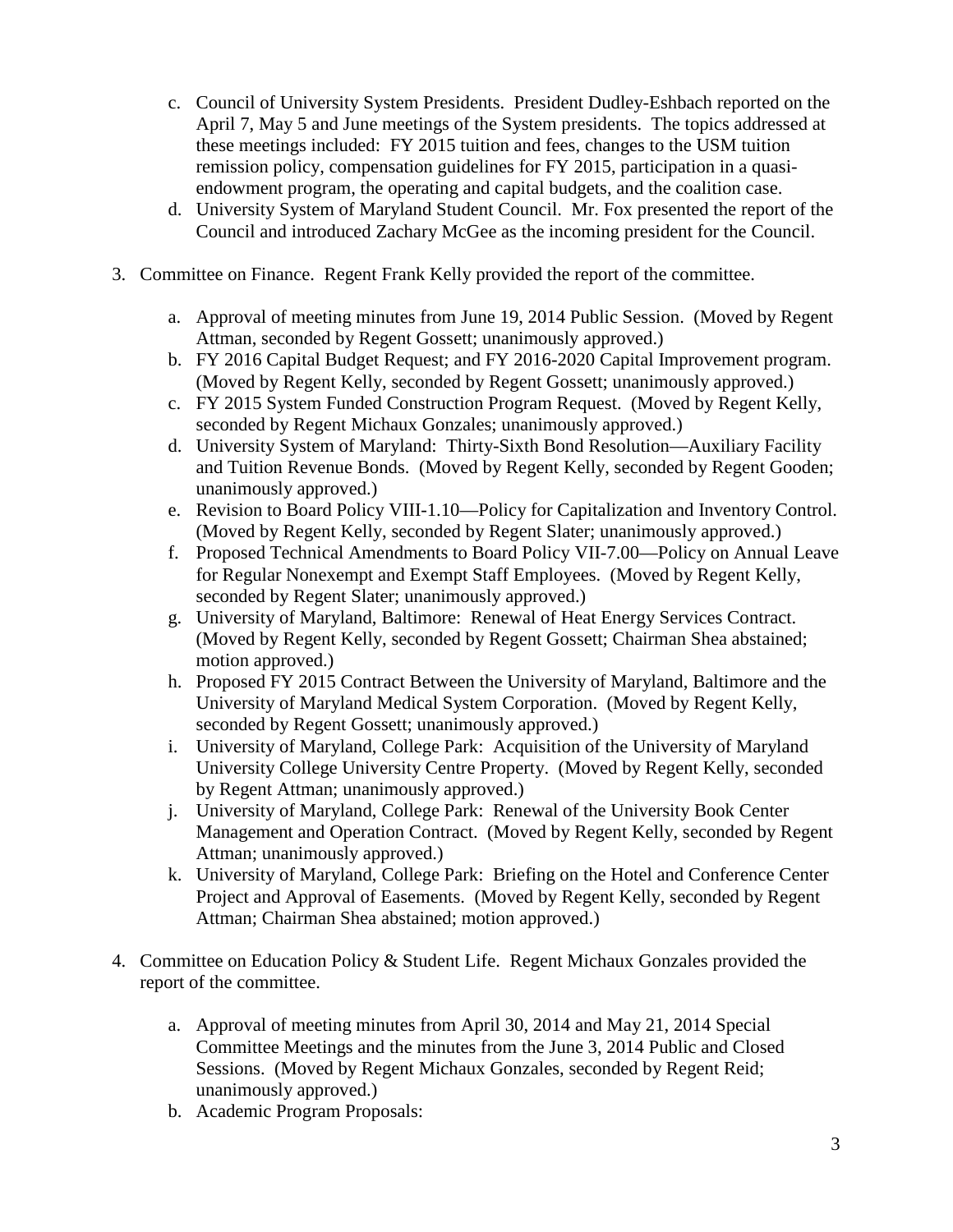- i. University of Baltimore: MPS in Justice Leadership and Management. (Moved by Regent Michaux Gonzales, seconded by Regent Gossett; unanimously approved.)
- ii. University of Maryland, Baltimore: MS in Forensic Medicine. (Moved by Regent Michaux Gonzales, seconded by Regent Slater; unanimously approved.)
- iii. University of Maryland, Baltimore County: BA in Biology Education. (Moved by Regent Michaux Gonzales, seconded by Regent Gossett; unanimously approved.)
- iv. University of Maryland Eastern Shore: MS and Ph.D. in Pharmaceutical Sciences. (Moved by Regent Michaux Gonzales, seconded by Regent Gooden; unanimously approved.)
- c. Student Financial Assistance Report. Regent Michaux Gonzales presented the key recommendations of the report to the BOR. (Moved by Regent Michaux Gonzales, seconded by Regent Reid; unanimously approved.)
- d. Annual Progress Report: Institutional Programs of Cultural Diversity. (Moved by Regent Michaux Gonzales, seconded by Regent Reid; unanimously approved.)
- e. 2014 Mission Statement Reviews. Moved by Regent Michaux Gonzales, seconded by Chairman Shea; unanimously approved.)
- f. Council of University System Faculty Proposal Regents' Faculty Awards Amendment. (Moved by Regent Michaux Gonzales, seconded by Regent Rauch; unanimously approved.)
- g. Report of the Governor's P-20 Leadership Council Task Force on Teacher Education. Regent Michaux Gonzales presented the report.
- h. Campus Crime Reports. Regent Michaux Gonzales presented the report.
- 5. Committee on Advancement. Regent Gossett presented the report.
	- a. Approval of meeting minutes from May 14, 2014 Public Session. (Moved by Regent Gossett, seconded by Regent Turner; unanimously approved.)
	- b. YTD Fundraising Report. Regent Gossett provided an update on fundraising.
- 6. Committee on Economic Development and Technology Commercialization. Regent Attman presented the report.
	- a. Approval of meeting minutes from June 19, 2014 Public Session. (Moved by Regent Attman, seconded by Regent Gossett; unanimously approved.)
	- b. Approval of meeting minutes from June 19, 2014 Closed Session. (Moved by Regent Attman, seconded by Regent Gossett; unanimously approved.)
	- c. UM Ventures Investment Fund. (Moved by Regent Attman, seconded by Regent Reid; unanimously approved.)
- 7. Committee on Audit. Regent Gooden presented the report of the committee.
	- a. Approval of meeting minutes from June 11, 2014 Public Session. (Moved by Regent Gooden, seconded by Regent Gossett; unanimously approved.)
	- b. Approval of meeting minutes from June 11, 2014 Closed Session. (Moved by Regent Gooden, seconded by Regent Gossett; unanimously approved.)